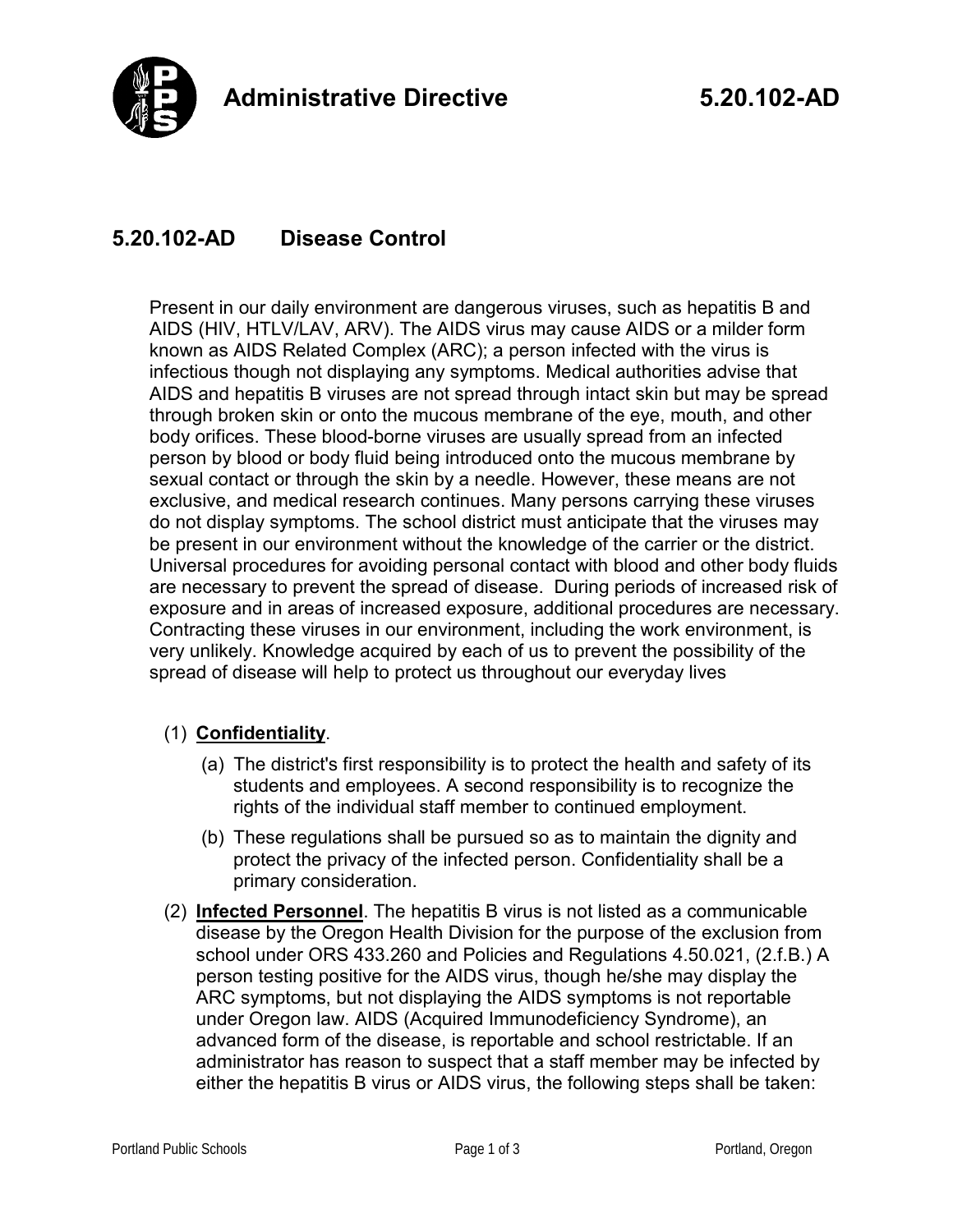- (a) Immediately report the information to the Executive Deputy Superintendent who will contact the State Epidemiologist, County Health Officer, and Multnomah Education Service District (MESD) Nurse Consultant requesting that steps be taken to establish whether a diagnosis of infection can be confirmed.
- (b) If the diagnosis is confirmed, the Executive Deputy Superintendent will consult with the public health authorities in establishing the appropriate case-specific steps to be followed. When the need is established, a committee will be appointed to carry out the instructions detailed below. In addition to the Executive Deputy superintendent, State Epidemiologist, County Health Officer and (MESD) Nurse Consultant, the committee will ordinarily include the employee and the employee's personal physician. Alternate and/or additional members will be appointed as needed (e.g., the employee may upon request have more than one physician and/or representative present). The committee will meet to review in detail the daily work site activities of the infected person and to produce a plan which will:
	- (A) Detail the employee's daily routine and identify opportunities for disease transmission;
	- (B) Identify changes deemed necessary by the public health officials to minimize the opportunity for transmission of disease. These shall include the following plus other actions and precautions needed to prevent transmission.
		- (i) Determine and recommend the degree and nature of the employee's continued participation in school instruction and school-related activities and the extent to which the employee can be permitted contact with students and other staff.
		- (ii) Provide for in-service instruction for appropriate staff regarding general guidelines to prevent the spread of communicable disease and protect the employee is identity.
		- (iii) Provide for regular review of the employee's health status;
	- (C) It shall be the responsibility of a designated administrator to review the plan with the infected person and to assure that the plan is administered and monitored according to its terms;

## (3) **Exceptional Employees and Temporary Exclusion**.

(a) If an employee identified as being infected by hepatitis B or AIDS is because of physical, mental, or emotional disability, unable to control personal behavior to avoid the spread of disease, he/she shall be temporarily excluded from the regular work site pending development of the plan.